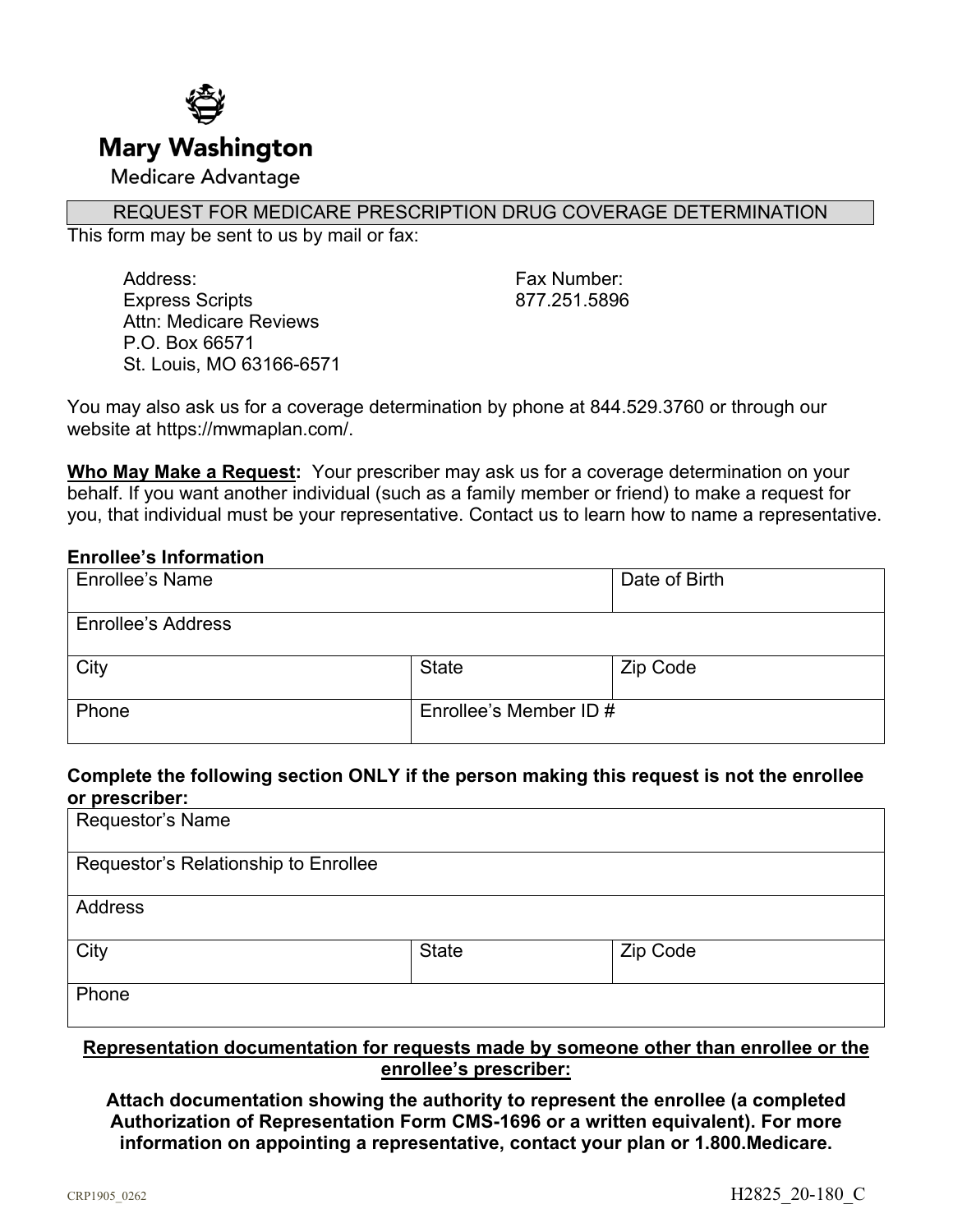**Name of prescription drug you are requesting** (if known, include strength and quantity requested per month):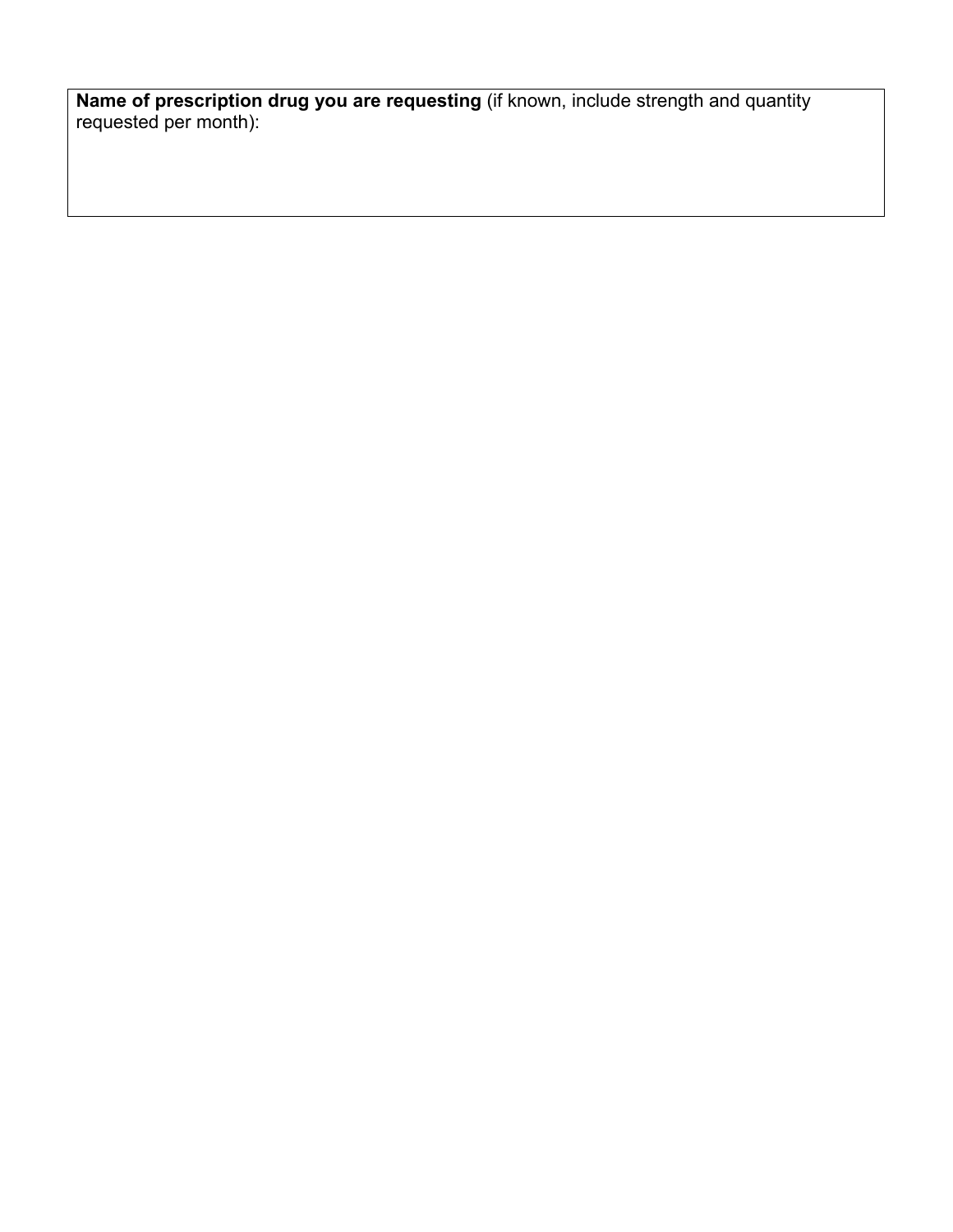## **Type of Coverage Determination Request**

☐ I need a drug that is not on the plan's list of covered drugs (formulary exception).*\**

 $\Box$  I have been using a drug that was previously included on the plan's list of covered drugs, but is being removed or was removed from this list during the plan year (formulary exception).*\**

 $\Box$  I request prior authorization for the drug my prescriber has prescribed.\*

 $\Box$  I request an exception to the requirement that I try another drug before I get the drug my prescriber prescribed (formulary exception).\*

 $\Box$  I request an exception to the plan's limit on the number of pills (quantity limit) I can receive so that I can get the number of pills my prescriber prescribed (formulary exception).<sup>\*</sup>

 $\Box$  My drug plan charges a higher copayment for the drug my prescriber prescribed than it charges for another drug that treats my condition, and I want to pay the lower copayment (tiering exception).**\***

 $\Box$  I have been using a drug that was previously included on a lower copayment tier, but is being moved to or was moved to a higher copayment tier (tiering exception).*\**

 $\Box$  My drug plan charged me a higher copayment for a drug than it should have.

 $\Box$ I want to be reimbursed for a covered prescription drug that I paid for out of pocket.

**\*NOTE: If you are asking for a formulary or tiering exception, your prescriber MUST provide a statement supporting your request. Requests that are subject to prior authorization (or any other utilization management requirement) may require supporting information. Your prescriber may use the attached "Supporting Information for an Exception Request or Prior Authorization" to support your request.**

Additional information we should consider *(attach any supporting documents)*:

# **Important Note: Expedited Decisions**

If you or your prescriber believes that waiting 72 hours for a standard decision could seriously harm your life, health, or ability to regain maximum function, you can ask for an expedited (fast) decision. If your prescriber indicates that waiting 72 hours could seriously harm your health, we will automatically give you a decision within 24 hours. If you do not obtain your prescriber's support for an expedited request, we will decide if your case requires a fast decision. You cannot request an expedited coverage determination if you are asking us to pay you back for a drug you already received.

# ☐**CHECK THIS BOX IF YOU BELIEVE YOU NEED A DECISION WITHIN 24 HOURS (if you have a supporting statement from your prescriber, attach it to this request).**

| <b>Signature:</b> | Date: |
|-------------------|-------|
|                   |       |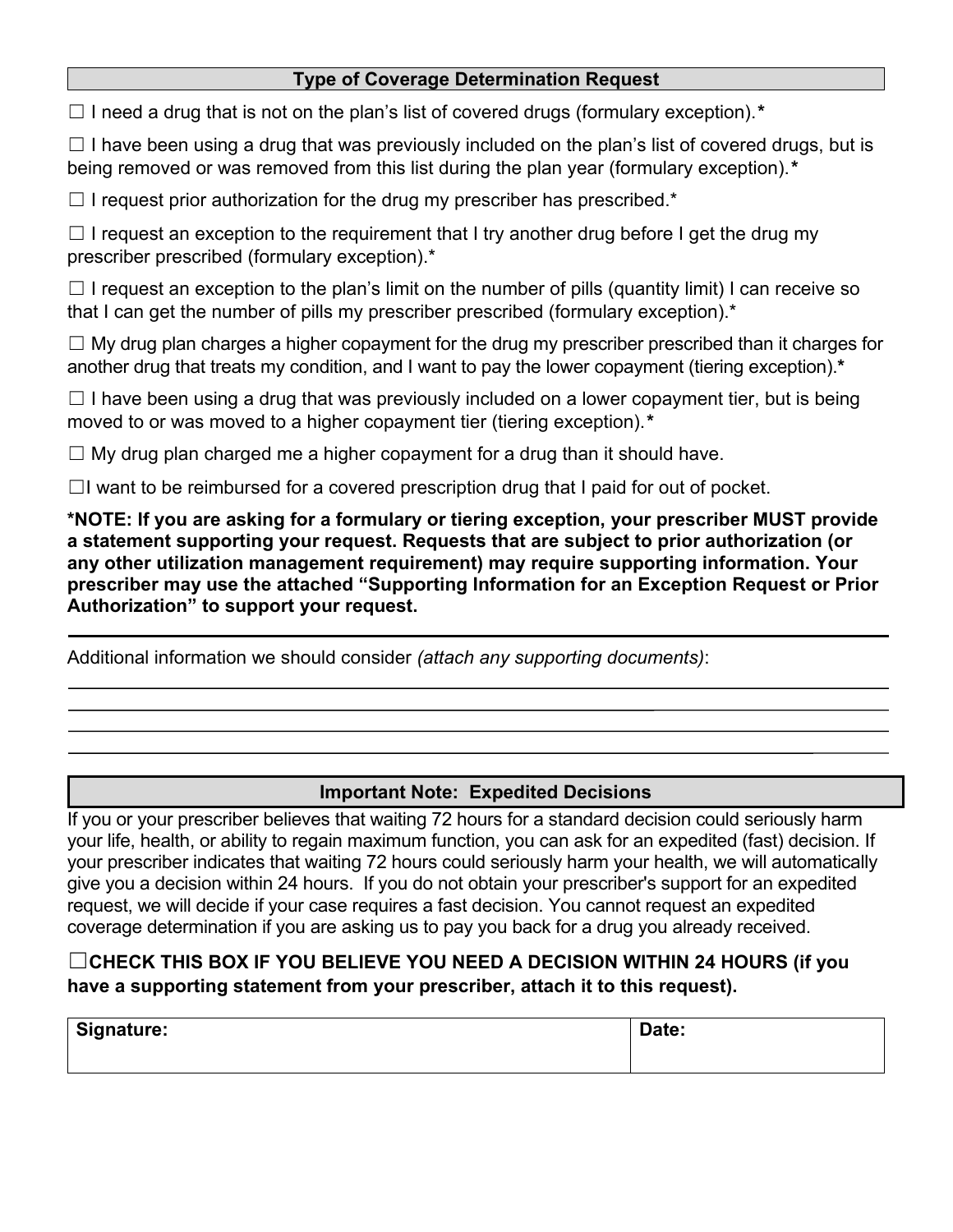## **Supporting Information for an Exception Request or Prior Authorization**

FORMULARY and TIERING EXCEPTION requests cannot be processed without a prescriber's supporting statement. PRIOR AUTHORIZATION requests may require supporting information.

☐**REQUEST FOR EXPEDITED REVIEW: By checking this box and signing below, I certify that applying the 72-hour standard review time frame may seriously jeopardize the life or health of the enrollee or the enrollee's ability to regain maximum function.**

| <b>Prescriber's Information</b>                                                                                                                                                                                                                                                                                              |  |                                                     |     |  |                |  |                                                                                                   |
|------------------------------------------------------------------------------------------------------------------------------------------------------------------------------------------------------------------------------------------------------------------------------------------------------------------------------|--|-----------------------------------------------------|-----|--|----------------|--|---------------------------------------------------------------------------------------------------|
| Name                                                                                                                                                                                                                                                                                                                         |  |                                                     |     |  |                |  |                                                                                                   |
| <b>Address</b>                                                                                                                                                                                                                                                                                                               |  |                                                     |     |  |                |  |                                                                                                   |
| City                                                                                                                                                                                                                                                                                                                         |  | <b>State</b>                                        |     |  | Zip Code       |  |                                                                                                   |
| <b>Office Phone</b>                                                                                                                                                                                                                                                                                                          |  |                                                     | Fax |  |                |  |                                                                                                   |
| Prescriber's Signature                                                                                                                                                                                                                                                                                                       |  |                                                     |     |  | Date           |  |                                                                                                   |
| <b>Diagnosis and Medical Information</b>                                                                                                                                                                                                                                                                                     |  |                                                     |     |  |                |  |                                                                                                   |
| Medication:                                                                                                                                                                                                                                                                                                                  |  | Strength and Route of Administration:               |     |  |                |  | Frequency:                                                                                        |
| Date Started:<br>□ NEW START                                                                                                                                                                                                                                                                                                 |  | Expected Length of Therapy:<br>Quantity per 30 days |     |  |                |  |                                                                                                   |
| Height/Weight:                                                                                                                                                                                                                                                                                                               |  | Drug Allergies:                                     |     |  |                |  |                                                                                                   |
| DIAGNOSIS - Please list all diagnoses being treated with the requested<br>drug and corresponding ICD-10 codes.<br>(If the condition being treated with the requested drug is a symptom e.g., anorexia, weight loss, shortness<br>of breath, chest pain, nausea, etc., provide the diagnosis causing the symptom(s) if known) |  |                                                     |     |  | ICD-10 Code(s) |  |                                                                                                   |
| <b>Other RELEVANT DIAGNOSES:</b>                                                                                                                                                                                                                                                                                             |  |                                                     |     |  | ICD-10 Code(s) |  |                                                                                                   |
| <b>DRUG HISTORY:</b> (for treatment of the condition(s) requiring the requested drug)                                                                                                                                                                                                                                        |  |                                                     |     |  |                |  |                                                                                                   |
| <b>DRUGS TRIED</b><br>(if quantity limit is an issue, list unit<br>dose/total daily dose tried)                                                                                                                                                                                                                              |  |                                                     |     |  |                |  | DATES of Drug Trials   RESULTS of previous drug trials<br><b>FAILURE vs INTOLERANCE (explain)</b> |
|                                                                                                                                                                                                                                                                                                                              |  |                                                     |     |  |                |  |                                                                                                   |
|                                                                                                                                                                                                                                                                                                                              |  |                                                     |     |  |                |  |                                                                                                   |
|                                                                                                                                                                                                                                                                                                                              |  |                                                     |     |  |                |  |                                                                                                   |
|                                                                                                                                                                                                                                                                                                                              |  |                                                     |     |  |                |  |                                                                                                   |
| What is the enrollee's current drug regimen for the condition(s) requiring the requested drug?                                                                                                                                                                                                                               |  |                                                     |     |  |                |  |                                                                                                   |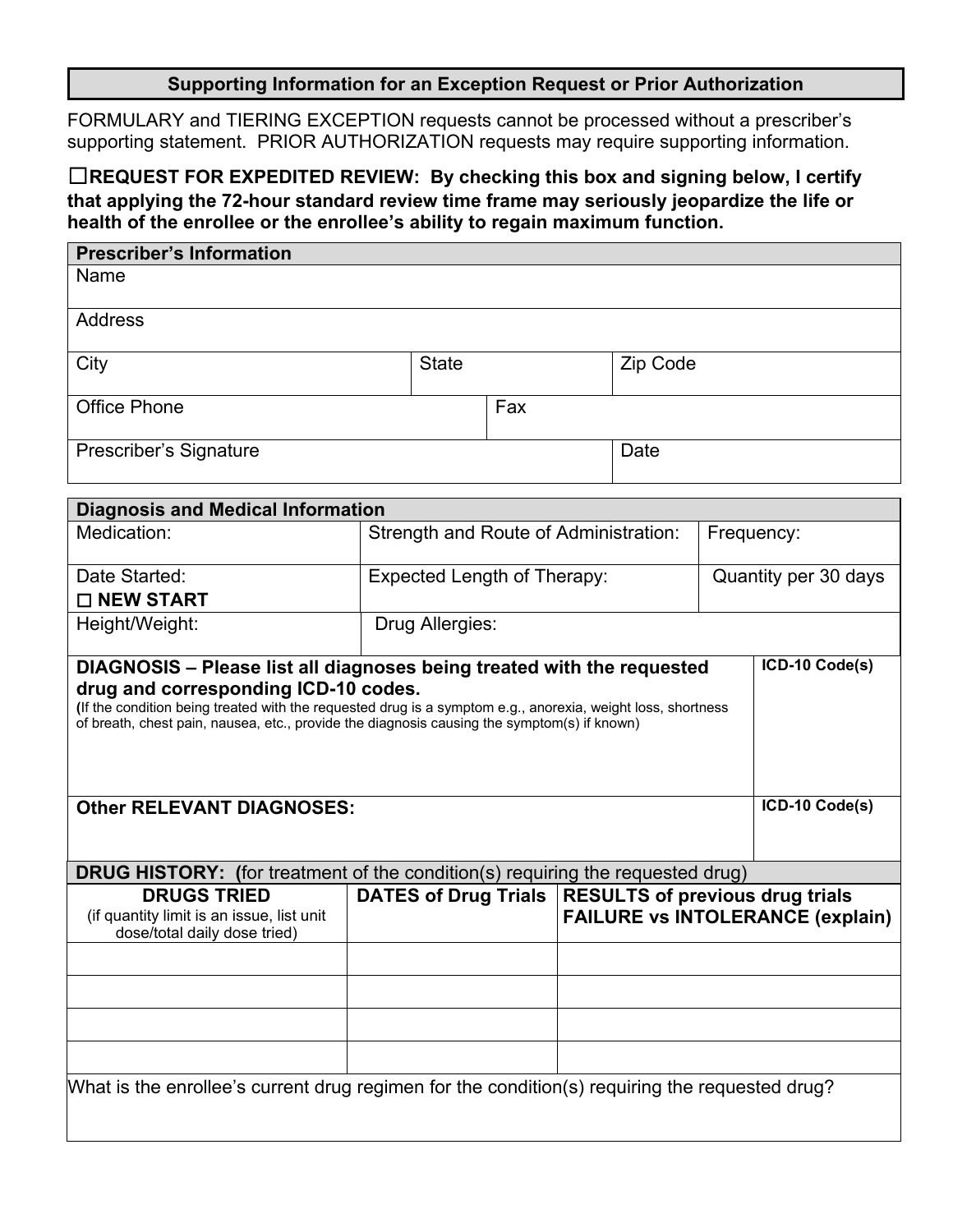| Any FDA-NOTED CONTRAINDICATIONS to the requested drug?<br>□ YES<br>$\square$ NO<br>Any concern for a DRUG INTERACTION with the addition of the requested drug to the enrollee's current<br>drug regimen?<br>$\square$ YES<br>$\square$ NO<br>If the answer to either of the questions noted above is yes, please 1) explain issue, 2) discuss the benefits<br>vs potential risks despite the noted concern, and 3) monitoring plan to ensure safety<br>HIGH-RISK MANAGEMENT OF DRUGS IN THE ELDERLY<br>If the enrollee is over the age of 65, do you feel that the benefits of treatment with the requested drug<br>outweigh the potential risks in this elderly patient?<br>$\square$ YES<br>$\square$ NO<br>OPIOIDS - (please complete the following questions if the requested drug is an opioid)<br>What is the daily cumulative Morphine Equivalent Dose (MED)?<br>mg/day<br>Are you aware of other opioid prescribers for this enrollee?<br>□ YES<br>$\square$ NO<br>If so, please explain.<br>Is the stated daily MED dose noted medically necessary?<br>$\square$ NO<br>$\square$ YES<br>Would a lower total daily MED dose be insufficient to control the enrollee's pain?<br>$\square$ NO<br>$\square$ YES<br><b>RATIONALE FOR REQUEST</b><br>$\Box$ Alternate drug(s) contraindicated or previously tried, but with adverse outcome, e.g.<br>toxicity, allergy, or therapeutic failure [Specify below if not already noted in the DRUG HISTORY<br>section earlier on the form: (1) Drug(s) tried and results of drug trial(s) (2) if adverse outcome, list drug(s)<br>and adverse outcome for each, (3) if therapeutic failure, list maximum dose and length of therapy for<br>drug(s) trialed, (4) if contraindication(s), please list specific reason why preferred drug(s)/other formulary<br>drug(s) are contraindicated]<br>$\Box$ Patient is stable on current drug(s); high risk of significant adverse clinical outcome with<br>medication change A specific explanation of any anticipated significant adverse clinical outcome and<br>why a significant adverse outcome would be expected is required $-$ e.g., the condition has been difficult to<br>control (many drugs tried, multiple drugs required to control condition), the patient had a significant adverse<br>outcome when the condition was not controlled previously (e.g. hospitalization or frequent acute medical<br>visits, heart attack, stroke, falls, significant limitation of functional status, undue pain and suffering), etc.<br>$\Box$ Medical need for different dosage form and/or higher dosage [Specify below: (1) Dosage<br>form(s) and/or dosage(s) tried and outcome of drug trial(s); (2) explain medical reason (3) include why<br>less-frequent dosing with a higher strength is not an option - if a higher strength exists]<br>$\Box$ Request for formulary tier exception Specify below if not noted in the DRUG HISTORY section<br>earlier on the form: (1) formulary or preferred drug(s) tried and results of drug trial(s) (2) if adverse outcome,<br>list drug(s) and adverse outcome for each, (3) if therapeutic failure/not as effective as requested drug, list<br>maximum dose and length of therapy for drug(s) trialed, (4) if contraindication(s), please list specific reason<br>why preferred drug(s)/other formulary drug(s) are contraindicated]<br>$\Box$ Other (explain below) | <b>DRUG SAFETY</b> |  |
|----------------------------------------------------------------------------------------------------------------------------------------------------------------------------------------------------------------------------------------------------------------------------------------------------------------------------------------------------------------------------------------------------------------------------------------------------------------------------------------------------------------------------------------------------------------------------------------------------------------------------------------------------------------------------------------------------------------------------------------------------------------------------------------------------------------------------------------------------------------------------------------------------------------------------------------------------------------------------------------------------------------------------------------------------------------------------------------------------------------------------------------------------------------------------------------------------------------------------------------------------------------------------------------------------------------------------------------------------------------------------------------------------------------------------------------------------------------------------------------------------------------------------------------------------------------------------------------------------------------------------------------------------------------------------------------------------------------------------------------------------------------------------------------------------------------------------------------------------------------------------------------------------------------------------------------------------------------------------------------------------------------------------------------------------------------------------------------------------------------------------------------------------------------------------------------------------------------------------------------------------------------------------------------------------------------------------------------------------------------------------------------------------------------------------------------------------------------------------------------------------------------------------------------------------------------------------------------------------------------------------------------------------------------------------------------------------------------------------------------------------------------------------------------------------------------------------------------------------------------------------------------------------------------------------------------------------------------------------------------------------------------------------------------------------------------------------------------------------------------------------------------------------------------------------------------------------------------------------------------------------------------------------------------------------------------------------------------------------------------------------------------------------------------|--------------------|--|
|                                                                                                                                                                                                                                                                                                                                                                                                                                                                                                                                                                                                                                                                                                                                                                                                                                                                                                                                                                                                                                                                                                                                                                                                                                                                                                                                                                                                                                                                                                                                                                                                                                                                                                                                                                                                                                                                                                                                                                                                                                                                                                                                                                                                                                                                                                                                                                                                                                                                                                                                                                                                                                                                                                                                                                                                                                                                                                                                                                                                                                                                                                                                                                                                                                                                                                                                                                                                                |                    |  |
|                                                                                                                                                                                                                                                                                                                                                                                                                                                                                                                                                                                                                                                                                                                                                                                                                                                                                                                                                                                                                                                                                                                                                                                                                                                                                                                                                                                                                                                                                                                                                                                                                                                                                                                                                                                                                                                                                                                                                                                                                                                                                                                                                                                                                                                                                                                                                                                                                                                                                                                                                                                                                                                                                                                                                                                                                                                                                                                                                                                                                                                                                                                                                                                                                                                                                                                                                                                                                |                    |  |
|                                                                                                                                                                                                                                                                                                                                                                                                                                                                                                                                                                                                                                                                                                                                                                                                                                                                                                                                                                                                                                                                                                                                                                                                                                                                                                                                                                                                                                                                                                                                                                                                                                                                                                                                                                                                                                                                                                                                                                                                                                                                                                                                                                                                                                                                                                                                                                                                                                                                                                                                                                                                                                                                                                                                                                                                                                                                                                                                                                                                                                                                                                                                                                                                                                                                                                                                                                                                                |                    |  |
|                                                                                                                                                                                                                                                                                                                                                                                                                                                                                                                                                                                                                                                                                                                                                                                                                                                                                                                                                                                                                                                                                                                                                                                                                                                                                                                                                                                                                                                                                                                                                                                                                                                                                                                                                                                                                                                                                                                                                                                                                                                                                                                                                                                                                                                                                                                                                                                                                                                                                                                                                                                                                                                                                                                                                                                                                                                                                                                                                                                                                                                                                                                                                                                                                                                                                                                                                                                                                |                    |  |
|                                                                                                                                                                                                                                                                                                                                                                                                                                                                                                                                                                                                                                                                                                                                                                                                                                                                                                                                                                                                                                                                                                                                                                                                                                                                                                                                                                                                                                                                                                                                                                                                                                                                                                                                                                                                                                                                                                                                                                                                                                                                                                                                                                                                                                                                                                                                                                                                                                                                                                                                                                                                                                                                                                                                                                                                                                                                                                                                                                                                                                                                                                                                                                                                                                                                                                                                                                                                                |                    |  |
|                                                                                                                                                                                                                                                                                                                                                                                                                                                                                                                                                                                                                                                                                                                                                                                                                                                                                                                                                                                                                                                                                                                                                                                                                                                                                                                                                                                                                                                                                                                                                                                                                                                                                                                                                                                                                                                                                                                                                                                                                                                                                                                                                                                                                                                                                                                                                                                                                                                                                                                                                                                                                                                                                                                                                                                                                                                                                                                                                                                                                                                                                                                                                                                                                                                                                                                                                                                                                |                    |  |
|                                                                                                                                                                                                                                                                                                                                                                                                                                                                                                                                                                                                                                                                                                                                                                                                                                                                                                                                                                                                                                                                                                                                                                                                                                                                                                                                                                                                                                                                                                                                                                                                                                                                                                                                                                                                                                                                                                                                                                                                                                                                                                                                                                                                                                                                                                                                                                                                                                                                                                                                                                                                                                                                                                                                                                                                                                                                                                                                                                                                                                                                                                                                                                                                                                                                                                                                                                                                                |                    |  |
|                                                                                                                                                                                                                                                                                                                                                                                                                                                                                                                                                                                                                                                                                                                                                                                                                                                                                                                                                                                                                                                                                                                                                                                                                                                                                                                                                                                                                                                                                                                                                                                                                                                                                                                                                                                                                                                                                                                                                                                                                                                                                                                                                                                                                                                                                                                                                                                                                                                                                                                                                                                                                                                                                                                                                                                                                                                                                                                                                                                                                                                                                                                                                                                                                                                                                                                                                                                                                |                    |  |
|                                                                                                                                                                                                                                                                                                                                                                                                                                                                                                                                                                                                                                                                                                                                                                                                                                                                                                                                                                                                                                                                                                                                                                                                                                                                                                                                                                                                                                                                                                                                                                                                                                                                                                                                                                                                                                                                                                                                                                                                                                                                                                                                                                                                                                                                                                                                                                                                                                                                                                                                                                                                                                                                                                                                                                                                                                                                                                                                                                                                                                                                                                                                                                                                                                                                                                                                                                                                                |                    |  |
|                                                                                                                                                                                                                                                                                                                                                                                                                                                                                                                                                                                                                                                                                                                                                                                                                                                                                                                                                                                                                                                                                                                                                                                                                                                                                                                                                                                                                                                                                                                                                                                                                                                                                                                                                                                                                                                                                                                                                                                                                                                                                                                                                                                                                                                                                                                                                                                                                                                                                                                                                                                                                                                                                                                                                                                                                                                                                                                                                                                                                                                                                                                                                                                                                                                                                                                                                                                                                |                    |  |
|                                                                                                                                                                                                                                                                                                                                                                                                                                                                                                                                                                                                                                                                                                                                                                                                                                                                                                                                                                                                                                                                                                                                                                                                                                                                                                                                                                                                                                                                                                                                                                                                                                                                                                                                                                                                                                                                                                                                                                                                                                                                                                                                                                                                                                                                                                                                                                                                                                                                                                                                                                                                                                                                                                                                                                                                                                                                                                                                                                                                                                                                                                                                                                                                                                                                                                                                                                                                                |                    |  |
|                                                                                                                                                                                                                                                                                                                                                                                                                                                                                                                                                                                                                                                                                                                                                                                                                                                                                                                                                                                                                                                                                                                                                                                                                                                                                                                                                                                                                                                                                                                                                                                                                                                                                                                                                                                                                                                                                                                                                                                                                                                                                                                                                                                                                                                                                                                                                                                                                                                                                                                                                                                                                                                                                                                                                                                                                                                                                                                                                                                                                                                                                                                                                                                                                                                                                                                                                                                                                |                    |  |
|                                                                                                                                                                                                                                                                                                                                                                                                                                                                                                                                                                                                                                                                                                                                                                                                                                                                                                                                                                                                                                                                                                                                                                                                                                                                                                                                                                                                                                                                                                                                                                                                                                                                                                                                                                                                                                                                                                                                                                                                                                                                                                                                                                                                                                                                                                                                                                                                                                                                                                                                                                                                                                                                                                                                                                                                                                                                                                                                                                                                                                                                                                                                                                                                                                                                                                                                                                                                                |                    |  |
|                                                                                                                                                                                                                                                                                                                                                                                                                                                                                                                                                                                                                                                                                                                                                                                                                                                                                                                                                                                                                                                                                                                                                                                                                                                                                                                                                                                                                                                                                                                                                                                                                                                                                                                                                                                                                                                                                                                                                                                                                                                                                                                                                                                                                                                                                                                                                                                                                                                                                                                                                                                                                                                                                                                                                                                                                                                                                                                                                                                                                                                                                                                                                                                                                                                                                                                                                                                                                |                    |  |
|                                                                                                                                                                                                                                                                                                                                                                                                                                                                                                                                                                                                                                                                                                                                                                                                                                                                                                                                                                                                                                                                                                                                                                                                                                                                                                                                                                                                                                                                                                                                                                                                                                                                                                                                                                                                                                                                                                                                                                                                                                                                                                                                                                                                                                                                                                                                                                                                                                                                                                                                                                                                                                                                                                                                                                                                                                                                                                                                                                                                                                                                                                                                                                                                                                                                                                                                                                                                                |                    |  |
|                                                                                                                                                                                                                                                                                                                                                                                                                                                                                                                                                                                                                                                                                                                                                                                                                                                                                                                                                                                                                                                                                                                                                                                                                                                                                                                                                                                                                                                                                                                                                                                                                                                                                                                                                                                                                                                                                                                                                                                                                                                                                                                                                                                                                                                                                                                                                                                                                                                                                                                                                                                                                                                                                                                                                                                                                                                                                                                                                                                                                                                                                                                                                                                                                                                                                                                                                                                                                |                    |  |
|                                                                                                                                                                                                                                                                                                                                                                                                                                                                                                                                                                                                                                                                                                                                                                                                                                                                                                                                                                                                                                                                                                                                                                                                                                                                                                                                                                                                                                                                                                                                                                                                                                                                                                                                                                                                                                                                                                                                                                                                                                                                                                                                                                                                                                                                                                                                                                                                                                                                                                                                                                                                                                                                                                                                                                                                                                                                                                                                                                                                                                                                                                                                                                                                                                                                                                                                                                                                                |                    |  |
|                                                                                                                                                                                                                                                                                                                                                                                                                                                                                                                                                                                                                                                                                                                                                                                                                                                                                                                                                                                                                                                                                                                                                                                                                                                                                                                                                                                                                                                                                                                                                                                                                                                                                                                                                                                                                                                                                                                                                                                                                                                                                                                                                                                                                                                                                                                                                                                                                                                                                                                                                                                                                                                                                                                                                                                                                                                                                                                                                                                                                                                                                                                                                                                                                                                                                                                                                                                                                |                    |  |
|                                                                                                                                                                                                                                                                                                                                                                                                                                                                                                                                                                                                                                                                                                                                                                                                                                                                                                                                                                                                                                                                                                                                                                                                                                                                                                                                                                                                                                                                                                                                                                                                                                                                                                                                                                                                                                                                                                                                                                                                                                                                                                                                                                                                                                                                                                                                                                                                                                                                                                                                                                                                                                                                                                                                                                                                                                                                                                                                                                                                                                                                                                                                                                                                                                                                                                                                                                                                                |                    |  |
|                                                                                                                                                                                                                                                                                                                                                                                                                                                                                                                                                                                                                                                                                                                                                                                                                                                                                                                                                                                                                                                                                                                                                                                                                                                                                                                                                                                                                                                                                                                                                                                                                                                                                                                                                                                                                                                                                                                                                                                                                                                                                                                                                                                                                                                                                                                                                                                                                                                                                                                                                                                                                                                                                                                                                                                                                                                                                                                                                                                                                                                                                                                                                                                                                                                                                                                                                                                                                |                    |  |
|                                                                                                                                                                                                                                                                                                                                                                                                                                                                                                                                                                                                                                                                                                                                                                                                                                                                                                                                                                                                                                                                                                                                                                                                                                                                                                                                                                                                                                                                                                                                                                                                                                                                                                                                                                                                                                                                                                                                                                                                                                                                                                                                                                                                                                                                                                                                                                                                                                                                                                                                                                                                                                                                                                                                                                                                                                                                                                                                                                                                                                                                                                                                                                                                                                                                                                                                                                                                                |                    |  |
|                                                                                                                                                                                                                                                                                                                                                                                                                                                                                                                                                                                                                                                                                                                                                                                                                                                                                                                                                                                                                                                                                                                                                                                                                                                                                                                                                                                                                                                                                                                                                                                                                                                                                                                                                                                                                                                                                                                                                                                                                                                                                                                                                                                                                                                                                                                                                                                                                                                                                                                                                                                                                                                                                                                                                                                                                                                                                                                                                                                                                                                                                                                                                                                                                                                                                                                                                                                                                |                    |  |
|                                                                                                                                                                                                                                                                                                                                                                                                                                                                                                                                                                                                                                                                                                                                                                                                                                                                                                                                                                                                                                                                                                                                                                                                                                                                                                                                                                                                                                                                                                                                                                                                                                                                                                                                                                                                                                                                                                                                                                                                                                                                                                                                                                                                                                                                                                                                                                                                                                                                                                                                                                                                                                                                                                                                                                                                                                                                                                                                                                                                                                                                                                                                                                                                                                                                                                                                                                                                                |                    |  |
|                                                                                                                                                                                                                                                                                                                                                                                                                                                                                                                                                                                                                                                                                                                                                                                                                                                                                                                                                                                                                                                                                                                                                                                                                                                                                                                                                                                                                                                                                                                                                                                                                                                                                                                                                                                                                                                                                                                                                                                                                                                                                                                                                                                                                                                                                                                                                                                                                                                                                                                                                                                                                                                                                                                                                                                                                                                                                                                                                                                                                                                                                                                                                                                                                                                                                                                                                                                                                |                    |  |
|                                                                                                                                                                                                                                                                                                                                                                                                                                                                                                                                                                                                                                                                                                                                                                                                                                                                                                                                                                                                                                                                                                                                                                                                                                                                                                                                                                                                                                                                                                                                                                                                                                                                                                                                                                                                                                                                                                                                                                                                                                                                                                                                                                                                                                                                                                                                                                                                                                                                                                                                                                                                                                                                                                                                                                                                                                                                                                                                                                                                                                                                                                                                                                                                                                                                                                                                                                                                                |                    |  |
|                                                                                                                                                                                                                                                                                                                                                                                                                                                                                                                                                                                                                                                                                                                                                                                                                                                                                                                                                                                                                                                                                                                                                                                                                                                                                                                                                                                                                                                                                                                                                                                                                                                                                                                                                                                                                                                                                                                                                                                                                                                                                                                                                                                                                                                                                                                                                                                                                                                                                                                                                                                                                                                                                                                                                                                                                                                                                                                                                                                                                                                                                                                                                                                                                                                                                                                                                                                                                |                    |  |
|                                                                                                                                                                                                                                                                                                                                                                                                                                                                                                                                                                                                                                                                                                                                                                                                                                                                                                                                                                                                                                                                                                                                                                                                                                                                                                                                                                                                                                                                                                                                                                                                                                                                                                                                                                                                                                                                                                                                                                                                                                                                                                                                                                                                                                                                                                                                                                                                                                                                                                                                                                                                                                                                                                                                                                                                                                                                                                                                                                                                                                                                                                                                                                                                                                                                                                                                                                                                                |                    |  |